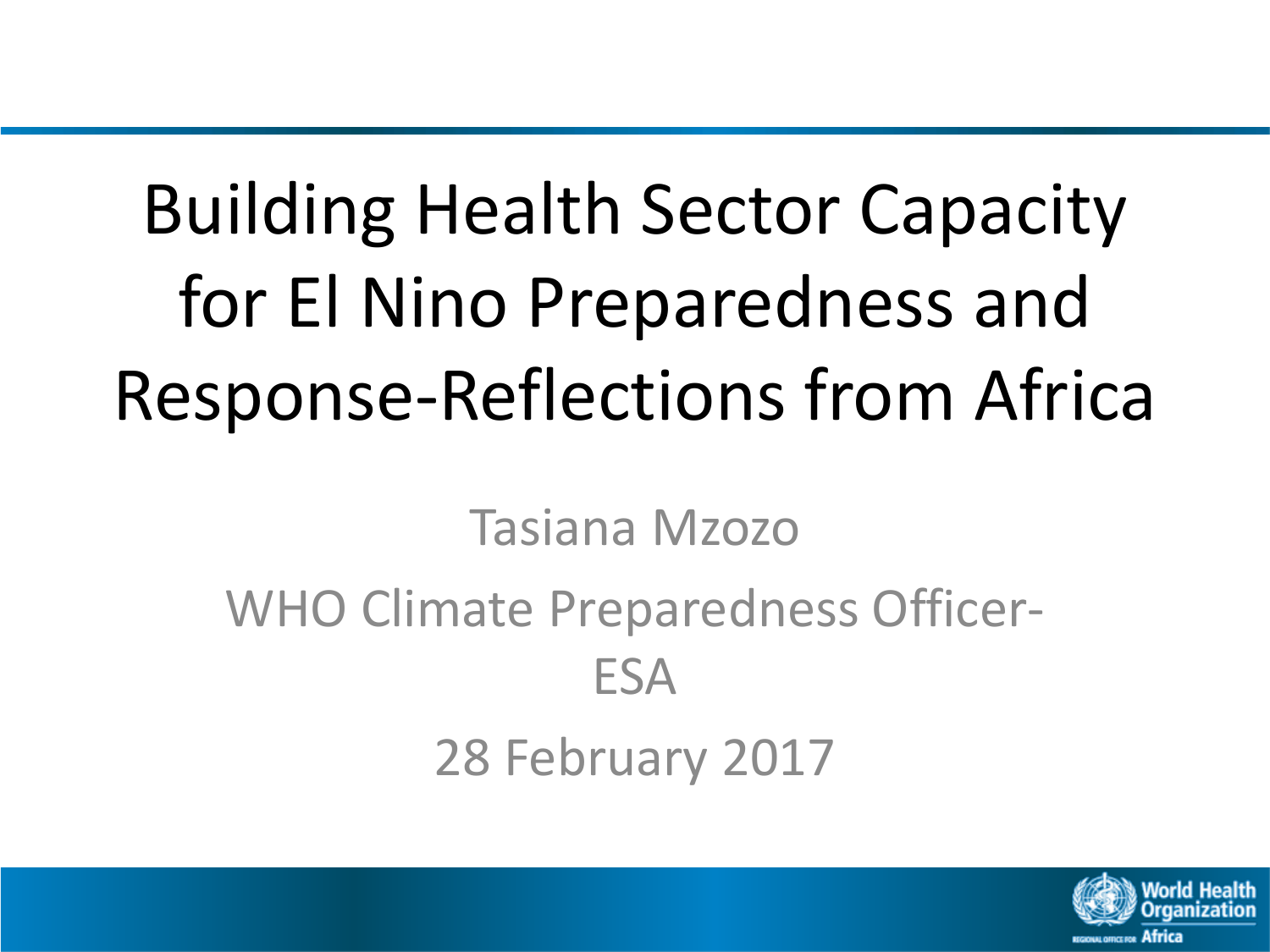## Public Health Emergencies in AFRO Region

 $\Box$  100 events on annual basis in average

- □75 to 90 % of events are infectious diseases related, including emerging threats such as dengue, Zika, and HVF (Marburg, Lassa, RVF) and other outbreak prone diseases such as Yellow Fever.
- $\Box$  There is need to strengthen climate preparedness for DRM-H in almost all countries of the AFRO region
- $\Box$  Climate changes play a role in emerging diseases by altering the geographic range and seasonality of certain infectious diseases

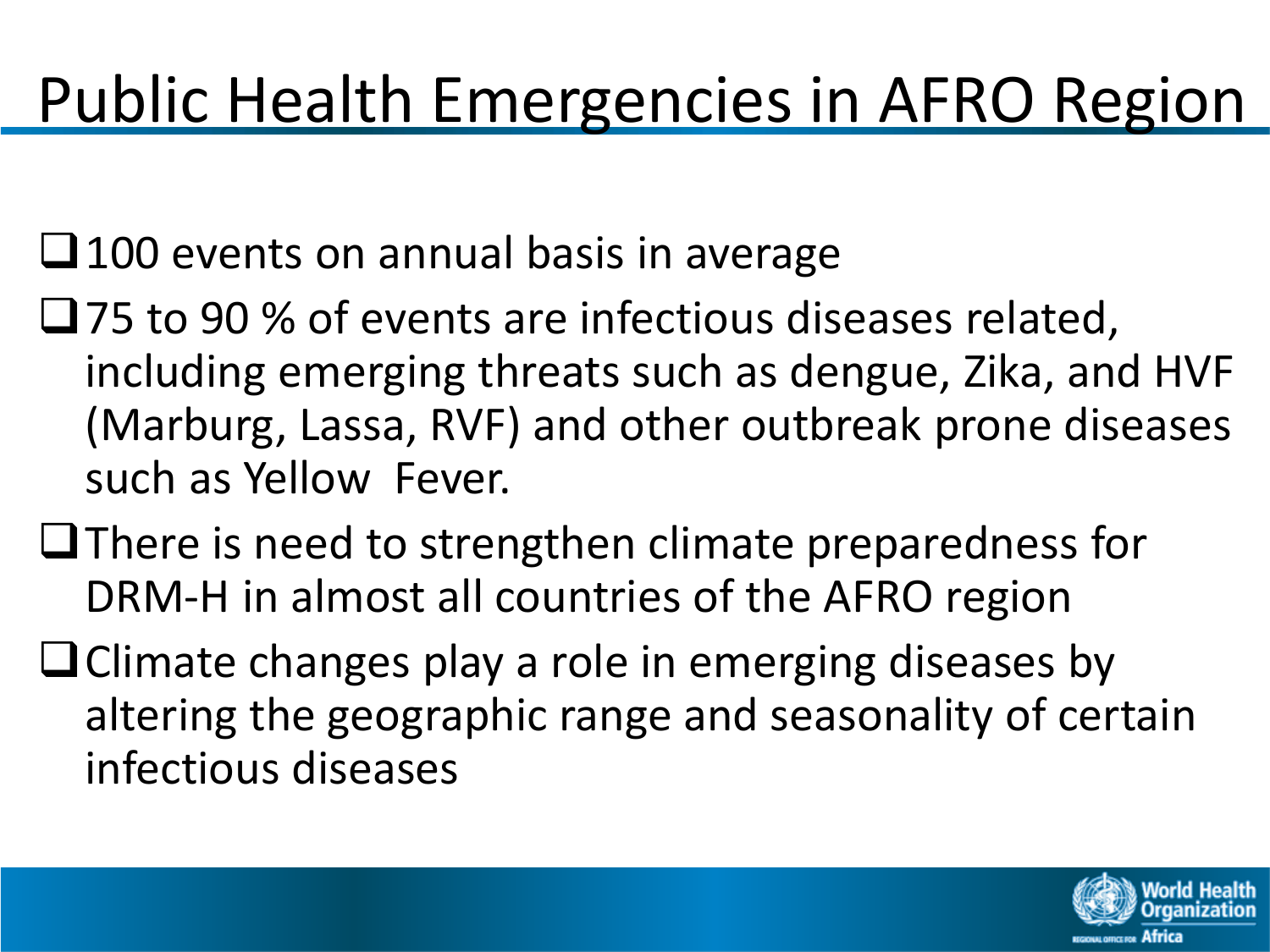### **PHEs threaten public health security**

 $\odot$ 





- **78%:Infectious diseases**
	- **23% of the infectious events = CHOLERA**
- **17%: Climate related**
- **5%: Others**





Non WHO African countries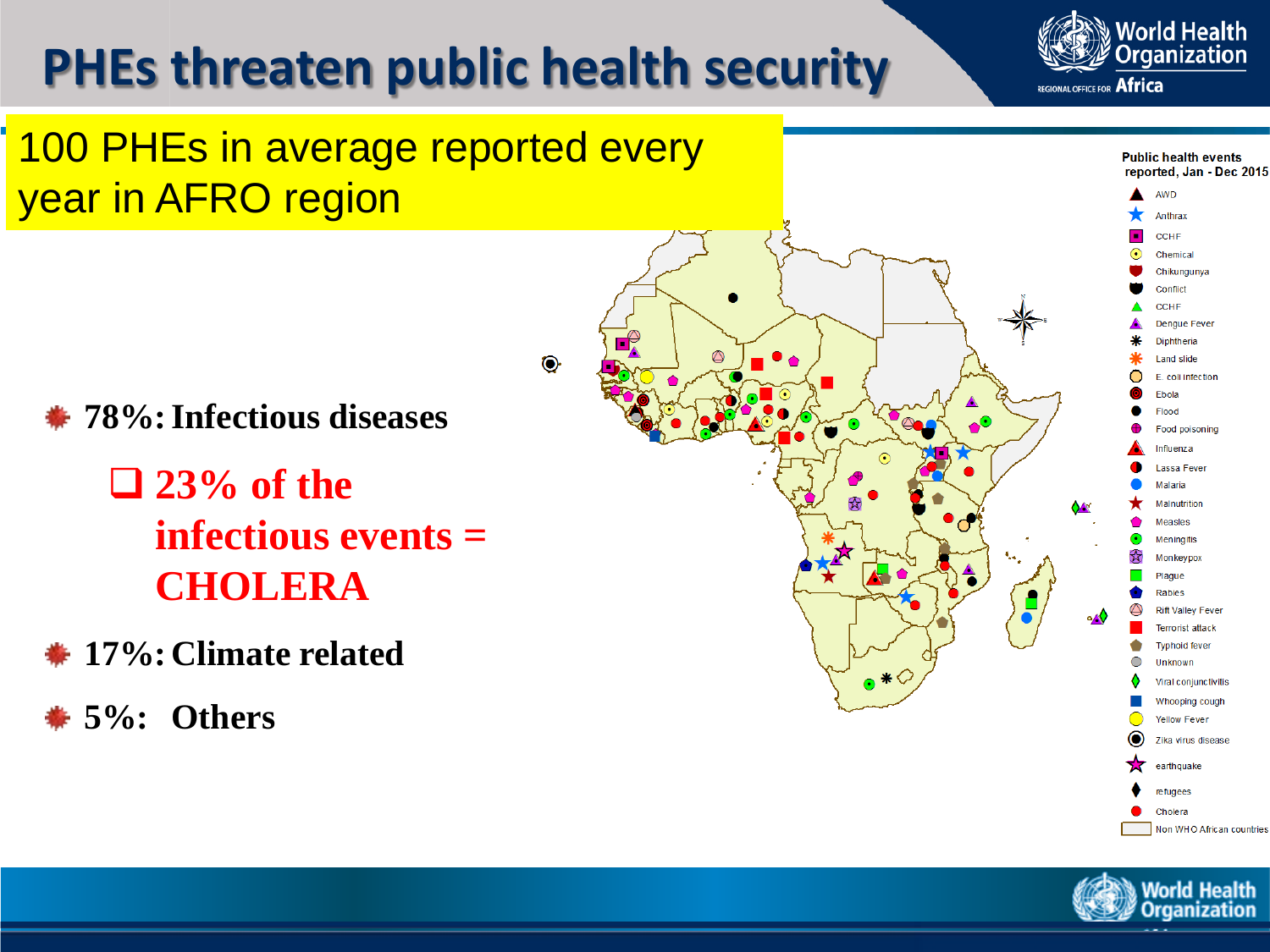### **WHO El Nino and Health Global Overview 2016**



#### EL NIÑO EFFECTS AND HEALTH CONSEQUENCES

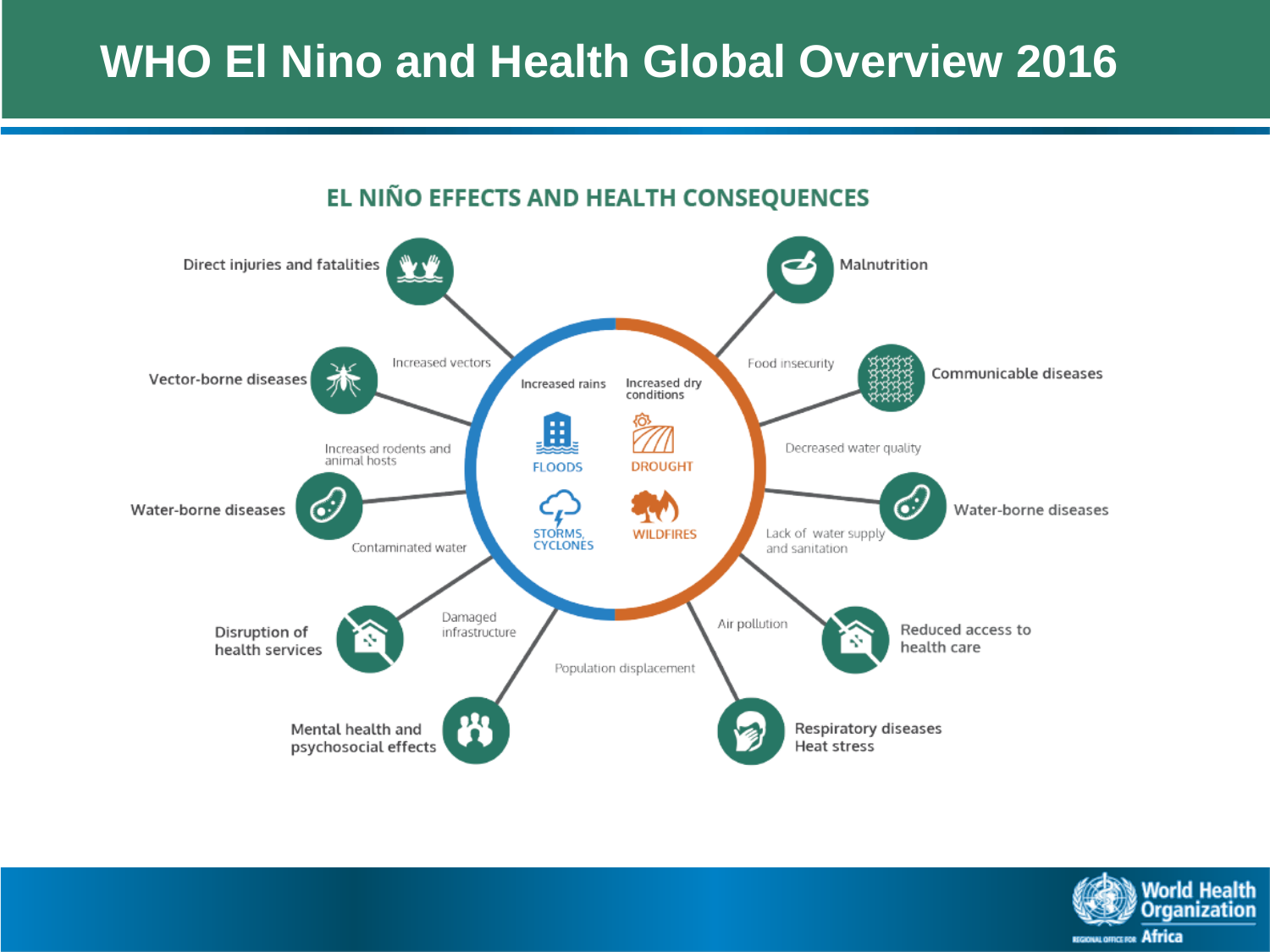

# **Impacts of the 2015/2016 El Nino highlighted the urgency and need to better understand and prepare for climate sensitive health risks, and the role climate services can play in developing this capacity.**

 $19 - 11$  Nov. 2015, Brazzavil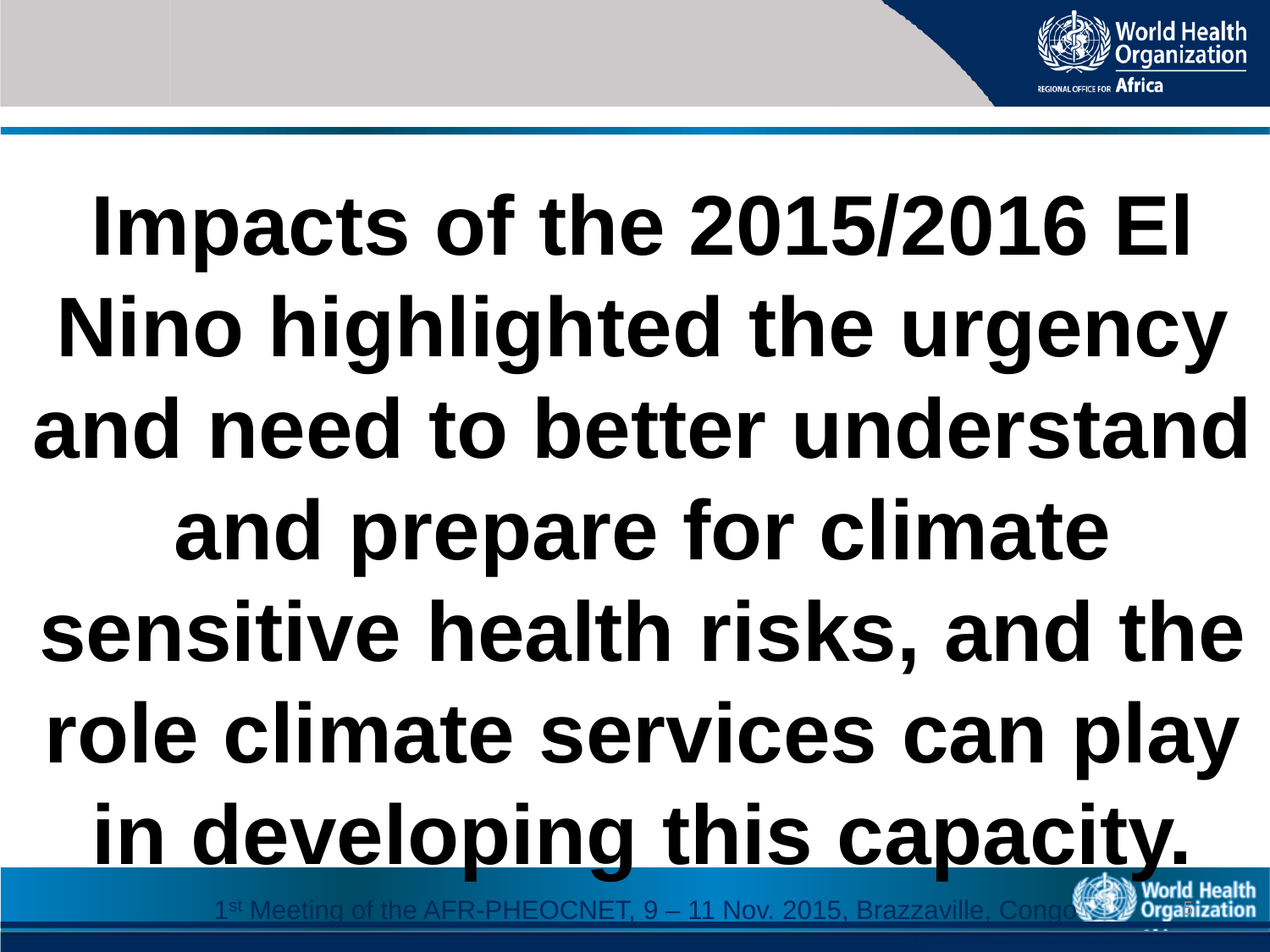#### **Recommended Preparedness and Response Actions**

Establish and maintain dialogue with national meteorological and hydrological services (NMHS) and other key actors, such as the national disaster management agency. **Assess and monitor how** Monitor seasonal forecasts, real-time El Niño can alter health risks conditions, local rainfall and temperature in your area forecasts. Monitor incidence of infectious diseases and other potential health effects. Conduct a health risk assessment in potentially affected areas. Review and develop plans for preparedness  $\bullet$ and response for the health sector, taking into account direct consequences of climaterelated hazards on health, including in on-going emergencies (e.g. displacement **Develop strategies** and refugee situations). and activate emergency preparedness and response In line with the plan for preparedness and  $\bullet$ response, put in place adequate operational measures capacities, including human resources, supplies (e.g. replenishment and prepositioning of insecticide-treated bed-nets, essential drugs and medical supplies, etc.), and communications equipment. Establish clear and consistent messages  $\bullet$ to keep the public and health sector response agencies informed about climate hazards and their health risks. **Develop effective** Strengthen knowledge and information communication strategies  $\bullet$ management mechanisms to account for with NMHS and other El Niño health consequences. partners Raise awareness and advocate to partners,  $\bullet$ 

relevant Ministries and donors, to

mobilise necessary resources, as needed.

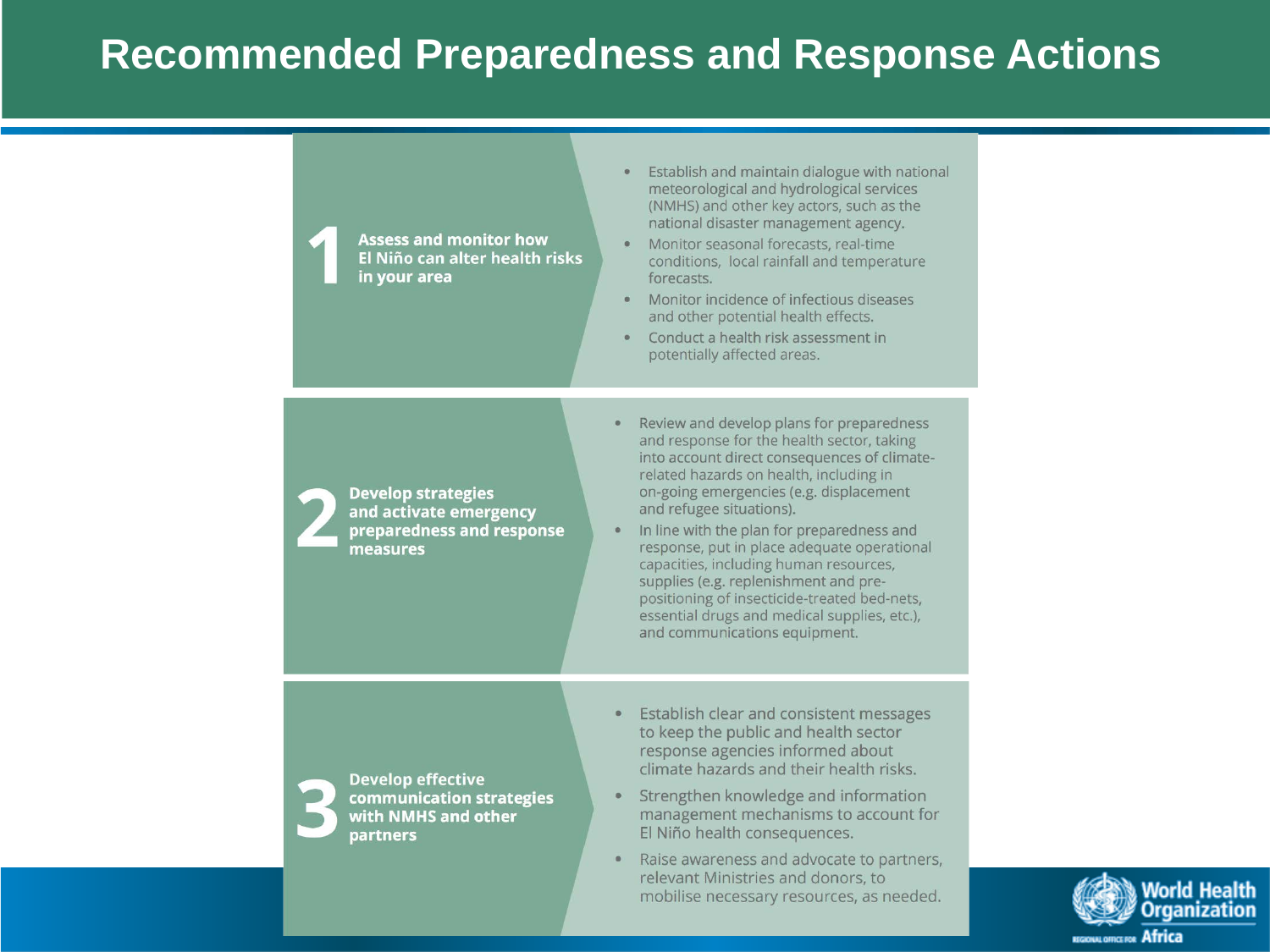# Gaps in climate services

- Lack of coordination between health and climate services
- Gaps in health specific products (eg climate and cholera)
- Lack of location specific information
- Few Member States in the Region have capacity in DRM-H let alone use of climate services
- The multi-sectoral coordination for DRM-H, climate related risk is unfortunately left solely to MOH in most Member States.

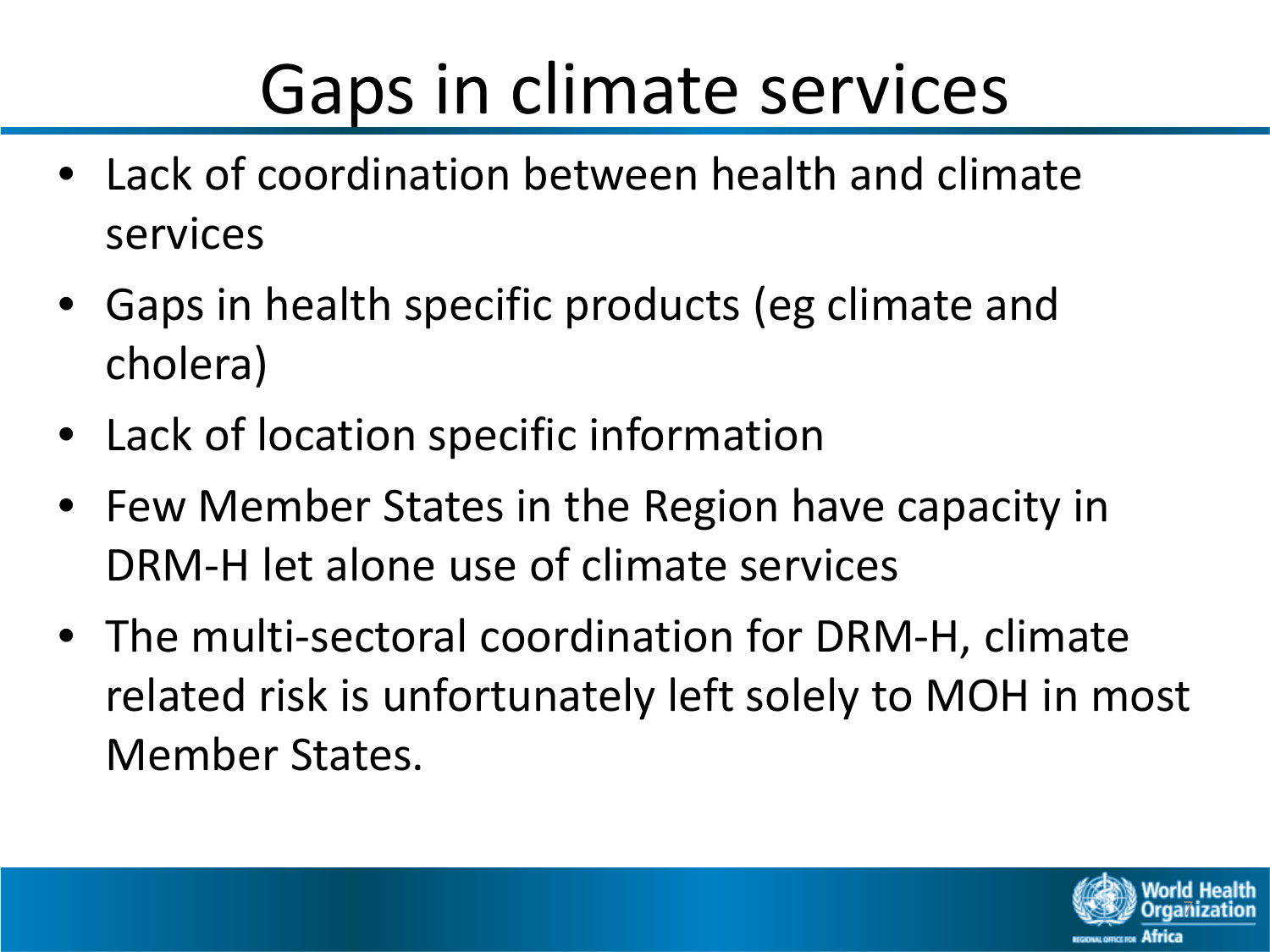## **Call for Paradigm Shift in the Heath Sector**